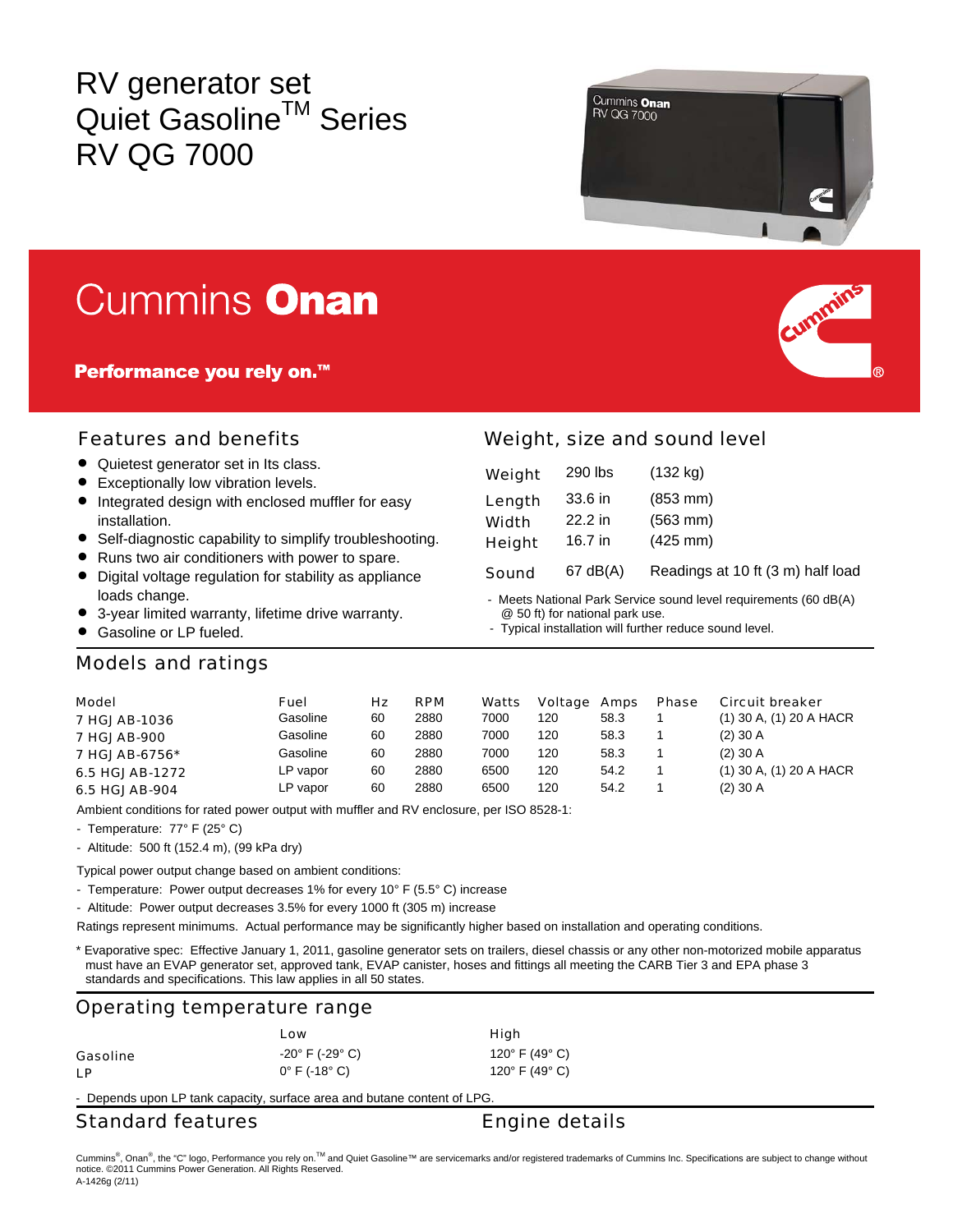- Mechanical governor adjustable from service side
- Cummins Onan OHV engine
- Pressurized Thru Flow cooling system
- 4-point focalized mounting system with vibration isolators
- Universal mounting tray with structural capability to support the generator set in RV applications
- Integral USDA Forest Service-approved spark-arrestor muffler
- Replaceable dry element air cleaner
- Integral control box
- Instant one-touch stop switch
- Electronic ignition
- Automatic choke
- Fuel filter
- Electric fuel pump (gasoline), electric fuel solenoid (LPG)
- Positive fuel shutoff (3 psi)
- Enclosed muffler
- Sound-attenuated housing
- Remote waterproof connector
- Spin-on, full-flow oil filter
- Low oil pressure protection
- Over/under speed protection
- Overcurrent protectors (see Models and ratings section)
- Low power factor field overcurrent protection
- 120 in (3 m) generator set output leads
- Digital voltage regulation

#### Average fuel consumption:

| Gasoline   | No load                       | <b>Half load</b>              | <b>Full load</b>              |
|------------|-------------------------------|-------------------------------|-------------------------------|
| 60 Hz      | 0.4 Gal/h $(1.6 L/h)$         | 0.7 Gal/h (2.8 L/h)           | 1.2 Gal/h (4.6 L/h)           |
| <b>LPG</b> | No load                       | <b>Half load</b>              | <b>Full load</b>              |
| 60 Hz      | 0.5 Gal/h (2.2 lb/h) 1.0 kg/h | 0.8 Gal/h (3.5 lb/h) 1.8 kg/h | 1.2 Gal/h (5.3 lb/h) 2.4 kg/h |

Design: Cummins Onan revolving field, AC, 2-pole selfexcited, two bearing design

Insulation system and temperature rise: Meets ANSI/RVIA EGS-1 and CSA Electrical Bulletin 946 requirements

Cooling: Direct drive centrifugal blower; cast aluminum housing for excellent heat transfer

**Excitation:** Digital voltage regulation

Rotor: Laminated electrical steel assembly press-fitted to shaft, balanced; heavy insulated copper wire windings;

optimized air gap for improved waveform and motor starting Stator: Laminated electrical steel assembly, skewed for

improved waveform; heavy insulated copper wire windings DC brushes: Electrographite; long life

Bearings: Double-sealed pre-lubricated ball bearings

#### Alternator details and all contracts are denoted Generator set performance

Air Conditioner Starting: Two 13500 Btu air conditioners with 3000 W base load at 100° F (38° C) at 500 ft (152.4) elevation

Frequency and voltage regulation: No load to full load, frequency <5%, voltage 1.1%

Dimensions: in(mm)

### Basic dimensions

Cummins®, Onan®, the "C" logo, Performance you rely on.™ and Quiet Gasoline™ are servicemarks and/or registered trademarks of Cummins Inc. Specifications are subject to change without notice. ©2011 Cummins Power Generation. All Rights Reserved. A-1426g (2/11)

Cooling air volume: Air flow includes engine. generator set control cooling air flow **60 Hz** at 500 ft<sup>3</sup>/min (14.2 m<sup>3</sup>/min) **50 Hz** at.417 ft<sup>3</sup>/min (11.8 m<sup>3</sup>/min) Fuel system: Replaceable dry element air cleaner - (Gasoline) side-draft carburetor - Electronic fuel pump with positive fuel shutoff (3 psi), fuel lift 3 ft (0.9 m)

Model: Cummins Onan OHV EH65V gasoline engine

Maximum power: Gasoline-fueled models: 14.0 bhp

Cooling: Centrifugal blower, generator set mounted for high effectiveness, pressurized system, vertical flow

Design: 4-cycle, OHV, 90 degrees V-Twin

(10.5 kW), LP-fueled models: 11.6 bhp (8.6 kW)

**Displacement:**  $39.8 \text{ in}^3 (653 \text{ cm}^3)$ 

Compression ratio: 8:1

- Automatic choke with vacuum pull-off
- Combustion air volume at rated load: 18.8 ft<sup>3</sup>/min (0.53 m<sup>3</sup>/min)
- (LPG) side-draft mixer with demand regulator
- Combustion air volume at rated load: 17.5 ft<sup>3</sup>/min (0.49 m<sup>3</sup>/min)

Ignition system: Electronic magneto type with resistor plugs

Starting system: Remote, 12 V, 3-wire, negative ground automotive type starter with steel pinion and ring gear, automatic start disconnect, connector for remote start cable, start-stop rocker switch mounted on set control Lubrication: Full pressure positive displacement lube oil pump, spin-on, full flow lube oil filter, low oil pressure shutdown, dipstick

Oil capacity: 2.0 qt (1.9 L) including filter

Cylinder crankcase: Alloy aluminum with iron cylinder liners cast into the block, aluminum oil base

Cylinder head: Aluminum, OHV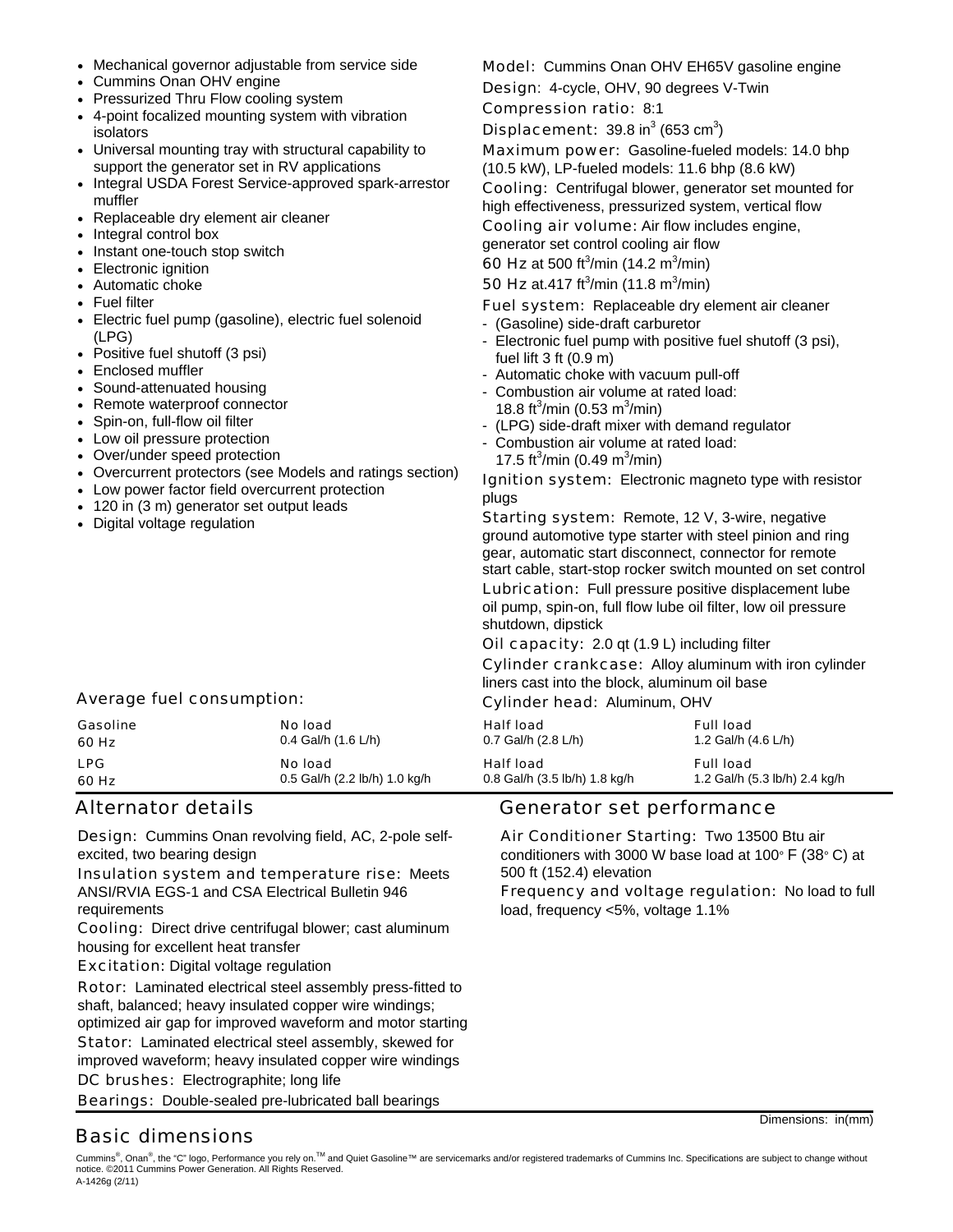

Note: This outline drawing is provided for general reference only and is not intended for design or installation. For more information see Operation and Installation manuals or obtain drawing 500-3234 and wiring diagram from your distributor/dealer.

#### Accessories

- Remote start/stop rocker switch (P/N 300-5331)
- Remote control with start/stop switch and running time meter (P/N 300-5332)
- Remote control w/start/stop switch and DC voltmeter (P/N 300-5333)
- Remote control plug and wire harness: 10 ft (P/N 338-3489-01), 30 ft (P/N 338-3489-02)
- Battery, 12 V, 360 cold cranking amps at  $0^{\circ}$  F (-18 $^{\circ}$  C)
- LPG vapor fuel conversion kit, (P/N 148-1161)
- Under floor mounting kit (P/N 405-6699)
- Installation template (P/N 539-2057)

## Testing for RV application Testing for RV application

- Tailpipe kit:
- 22 in (P/N 155-3481-01), 26 in (P/N 155-3481-02) • Exhaust tube, straight with flanged end: 3 in
- (P/N 155-2610), (7 in P/N 155-2424), 12.5 in (P/N 155-2610-01)
- Energy command auto generator start EC-30 (P/N 018-02030)
- Energy command remote start/stop with diagnostics EC-20 (P/N 018-02020)
- Energy command wireless start/stop EC-15W (P/N 018-02015)

Cummins®, Onan®, the "C" logo, Performance you rely on.™ and Quiet Gasoline™ are servicemarks and/or registered trademarks of Cummins Inc. Specifications are subject to change without notice. ©2011 Cummins Power Generation. All Rights Reserved. A-1426g (2/11)